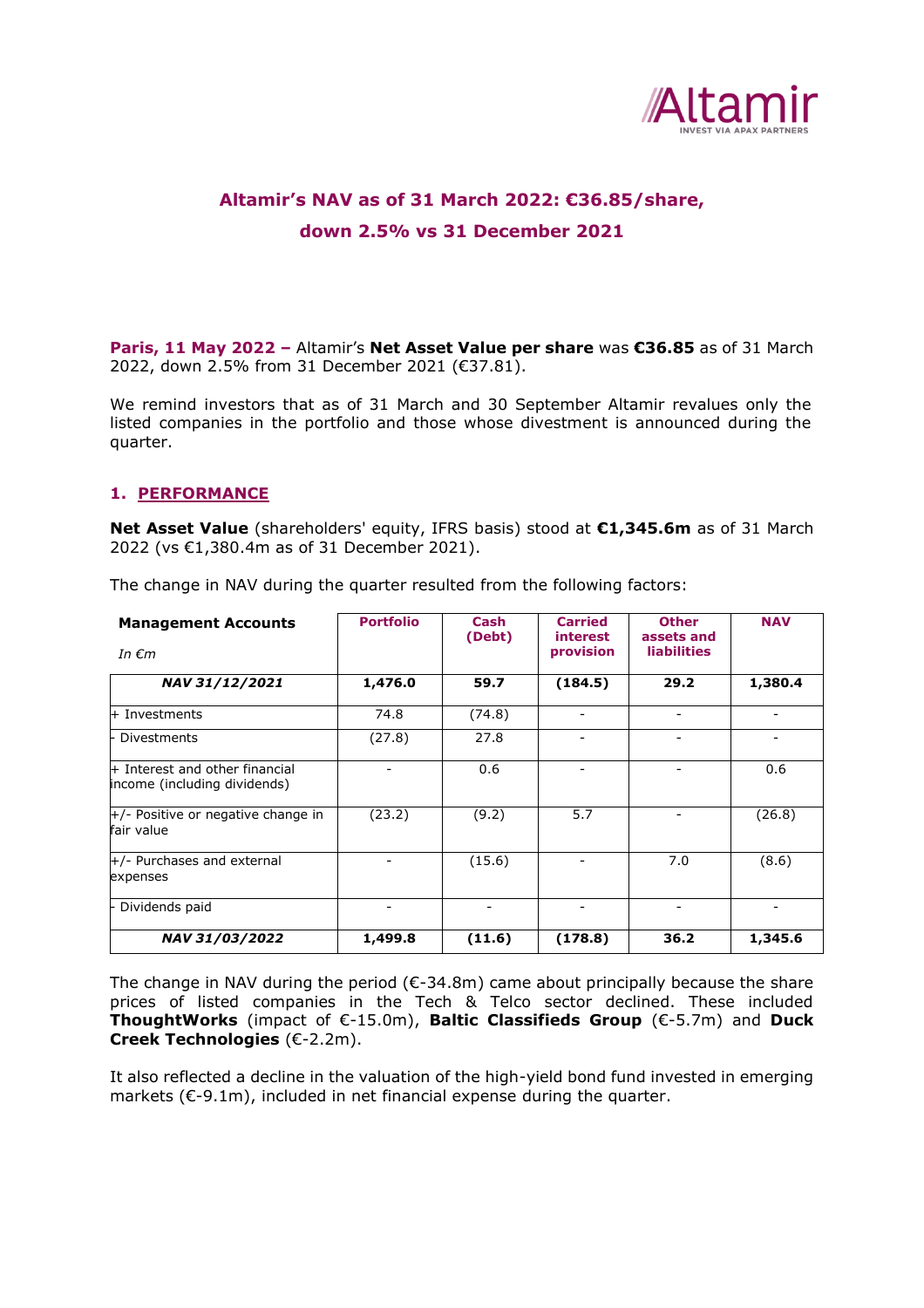# **2. ACTIVITY**

## **a) €16.3m invested and committed during the quarter (€135.5m in Q1 2021)**

Altamir invested and committed €11m to two companies via the Apax X LP fund:

- **Alcumus** (€7.3m invested): a technology solutions provider that manages risks and compliance within organisations;
- **Ole Smoky** (€3.7m committed, *transaction not finalised as of 31 March 2022*): one of the principal producers of premium whiskies in the United States.

In addition, €1.2m was invested in **Apax Digital** and **Apax Digital 2**, which realised two transactions during the quarter.

Lastly, an adjustment to invested amounts of  $\epsilon$ -3.7m was recognised in the financial statements.

## **b) €2.0m in divestment proceeds and revenue (€222m in Q1 2021)**

This amount included €1.5m in revenue from the partial divestment of **Baltic Classifieds Group** and an adjustment of €0.3m on the sale of **Unilabs**, which was finalised during the quarter.

## **3. PORTFOLIO**

Altamir's portfolio is not exposed to Ukraine or Russia. Nevertheless, financial market volatility, inflationary pressures and rising interest rates are weighing on valuation multiples. Against this background, the companies in the portfolio were highly resilient during the quarter and posted significant growth in their revenue and EBITDA.

#### **4. CASH AND COMMITMENTS**

Altamir's net cash position as of 31 March 2022 on a statutory basis was **€144.8m** (vs €162.9m as of 31 December 2021). In addition to this amount, **Altamir** held €33.8m on behalf of Altaroc (which was reimbursed in April 2022), as well as €10.3m held by the Astra fund.

As of 31 March 2022, maximum outstanding commitments totalled **€538.2m** (including €169.5m committed but not yet called), which will be invested over the next three years, principally as follows:

2019 vintage: €456.1m, of which:

- €352.3m in the Apax MidMarket X fund;
- $\epsilon$ 94.6m in the Apax X LP fund;
- €7.1m in the Apax Development fund;
- $\epsilon$ 2.0m in the Apax Digital fund (including  $\epsilon$ 0.9m in recallable distributions);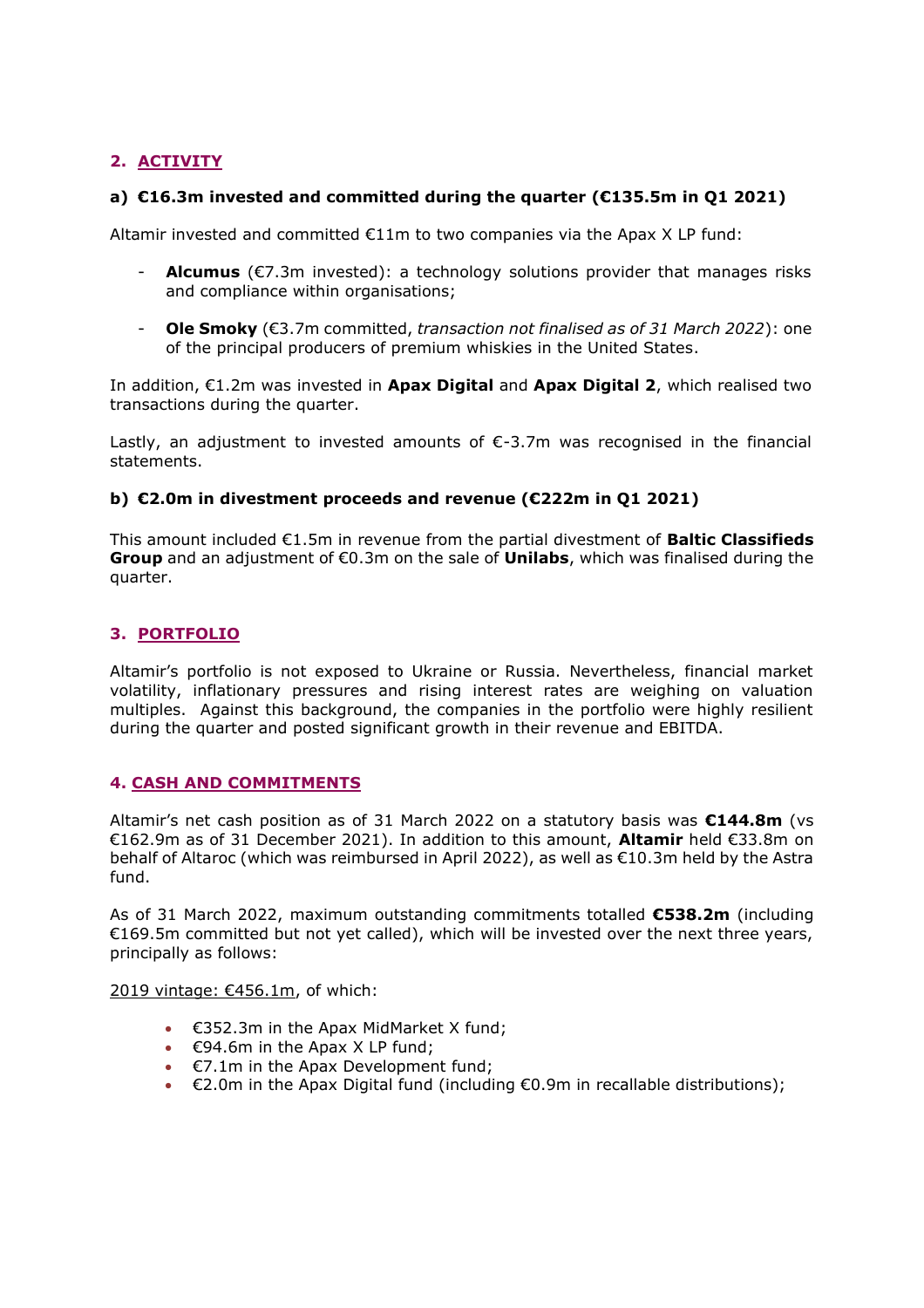2016 vintage: €31.3m, of which:

- $\cdot$   $\in$  18.3m in distributions recallable by the Apax IX LP fund;
- €8.8m in the Apax MidMarket IX fund;
- €3.7m in distributions recallable by the Apax VIII LP fund.

This amount of **€538.2m** also included a \$30m commitment to the Altaroc Global 2021 fund, a \$20m ( $E17.1m$ ) commitment to the Apax Digital 2 fund and the balance ( $E3.8m$ ) of the co-investment in **Destiny**.

Altamir benefits from an opt-out clause, under which it can adjust the level of its commitment to the Apax MidMarket X fund by €100m every six months.

#### **5. DIVIDEND PAYMENT**

At their General Meeting of 26 April 2022, Altamir's shareholders approved a dividend of €1.13 per share.

The dividend will be paid on 27 May 2022 (ex-dividend date: 25 May 2022).

#### **6. GOVERNANCE**

The shareholders approved every resolution presented at their General Meeting by a vote of more than 96%.

In particular, they approved an increase in the age limit applicable to the Company's Manager, Mr Maurice Tchenio, to 85, as well as an amendment and simplification of the method for calculating the management fees and remuneration paid to the Management Company.

#### **7. FORTHCOMING EVENTS**

| First-half earnings and NAV as of 30/06/2022 | 8 September 2022, post-trading |
|----------------------------------------------|--------------------------------|
| NAV as of 30/09/2022                         | 8 November 2022, post-trading  |

\* \* \* \* \* \* \* \* \* \* \* \* \* \* \*

#### **About Altamir**

Altamir is a listed private equity company (Euronext Paris-B, ticker: LTA) founded in 1995, with a NAV of more than €1.3bn. Its objective is to provide shareholders with long-term capital appreciation and regular dividends by investing in a diversified portfolio of private equity investments.

Altamir's investment policy is to invest principally via and with the funds managed or advised by Apax Partners France and Apax Partners LLP, two leading private equity firms that take majority or lead positions in LBO and growth capital transactions and seek ambitious value creation objectives.

In this way, Altamir provides access to a diversified portfolio of fast-growing companies across Apax's sectors of specialisation (Tech & Telco, Consumer, Healthcare, Services) and in complementary market segments (mid-sized companies in continental Europe and large companies in Europe, North America and key emerging markets).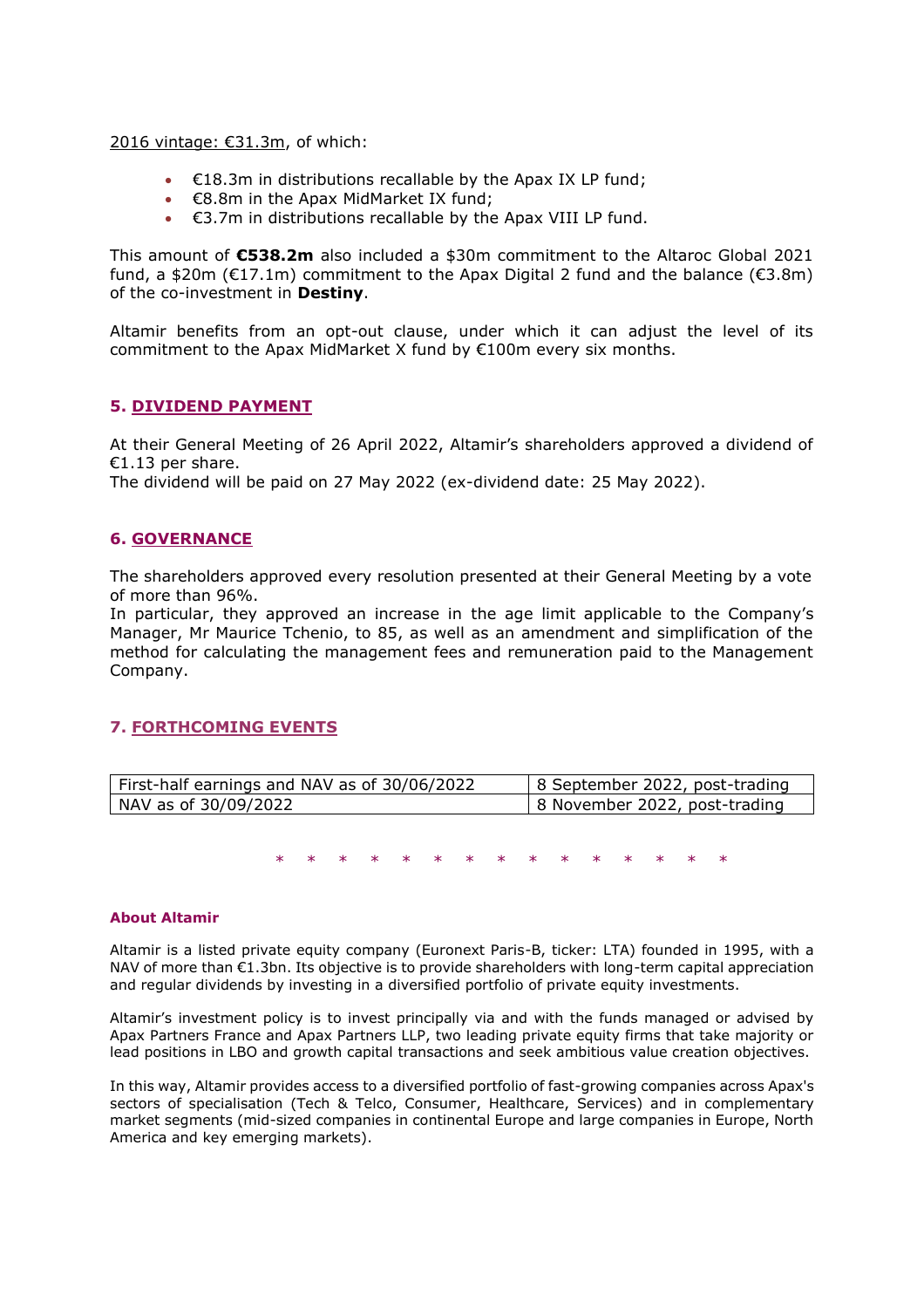Altamir derives certain tax benefits from its status as a SCR (*"Société de Capital Risque"*). As such, Altamir is exempt from corporate tax and the company's investors may benefit from tax exemptions, subject to specific holding-period and dividend-reinvestment conditions.

For more information: [www.altamir.fr](http://www.altamir.fr/)

## **Contact**

**Claire Peyssard Moses** Tel.: +33 1 53 65 01 74 / +33 6 34 32 38 97

E-mail: [claire.peyssard-moses@altamir.fr](mailto:claire.peyssard-moses@altamir.fr)